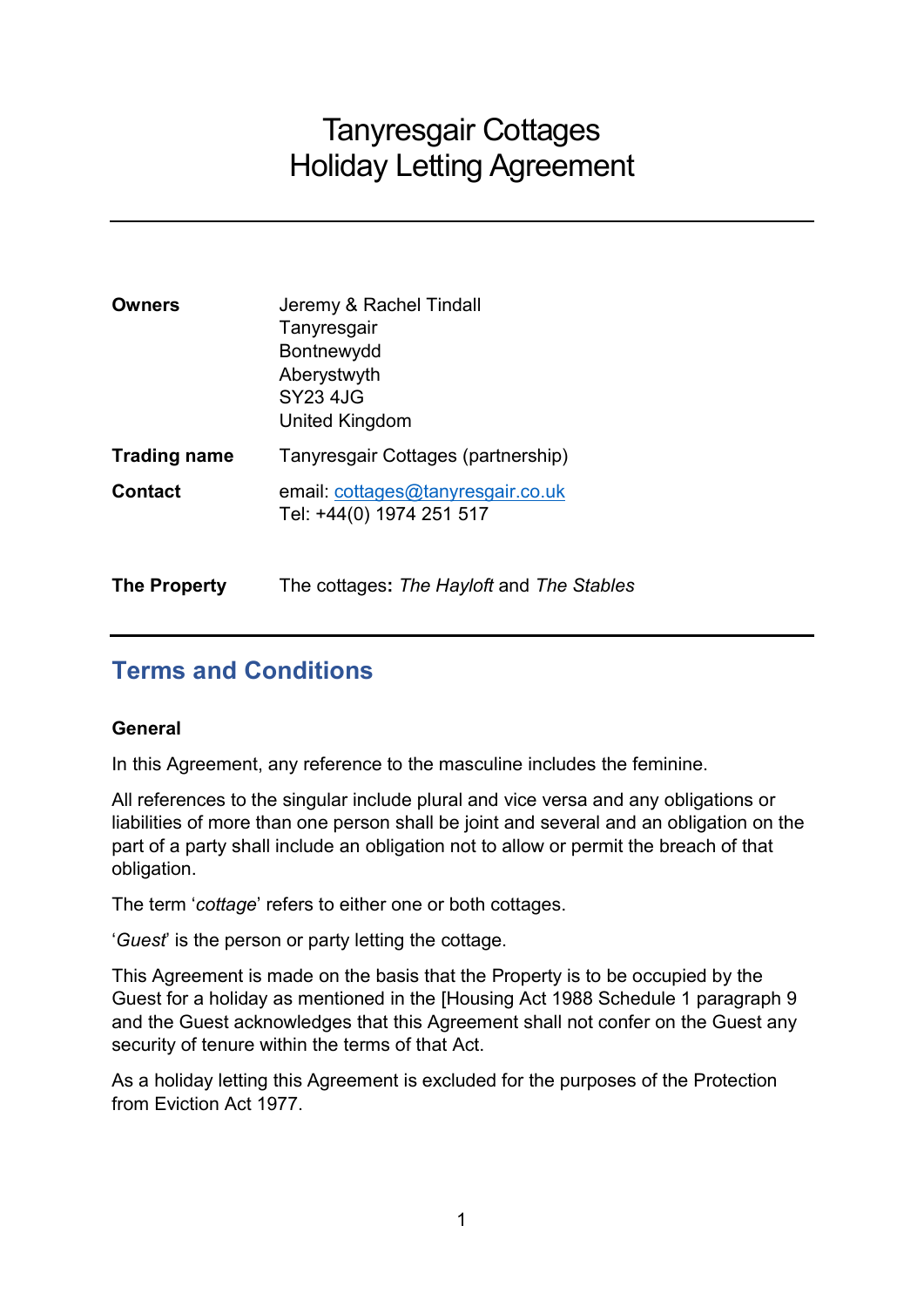# The Property

The Property refers to the two cottages, (The Hayloft, The Stables) and the residential house and smallholding land of Tanyresgair.

# The Agreement

The conditions of rental are between the Guest and the Owner. The contract is deemed to have been made once the Guest has paid a deposit and the booking has been confirmed and accepted. The Guest must be over 18 years at the time of booking.

The person who makes a booking (the Guest) will be responsible for all persons included in the booking and should ensure that they are aware of these terms & conditions.

# Booking and payment terms

Reservations can be made by phone or on-line at www.tanyresgair.co.uk. In all instances the guest will receive email booking confirmation.

For bookings made more than 28 days before arrival, a deposit of 25% of the total cost of the holiday, is required. For bookings made 28 days or less before arrival, the total amount is payable in full on booking.

A booking is confirmed on receipt of the deposit, (or the full amount see above)

The Guest agrees to pay the balance of the payment FOUR (4) weeks (28 days) before the holiday is due to start. Email reminders are sent, but delivery cannot be guaranteed. Where a Guest fails to pay their balance by the due date the booking may be cancelled and the deposit retained.

Note: When you submit a booking via the online reservation system on our own website (www.tanyresgair.co.uk), (not through another website), you will receive an automatically generated booking summary by email to the email address you provide in the booking form. This does not form a contract between us. A contract shall only arise when your booking is subsequently confirmed in writing via a letter of confirmation sent to you by email.

# Number of Guests

The maximum number of Guests permitted per cottage is 2 (two). Failure to adhere to this policy will result in the booking being forfeited.

# Arrival/Departure:

Arrival: 4.00pm to 7.00 pm. If you are expecting to arrive later than 7.00 pm please notify us accordingly.

Departure: Cottage must be vacated by 10.00 am on day of departure.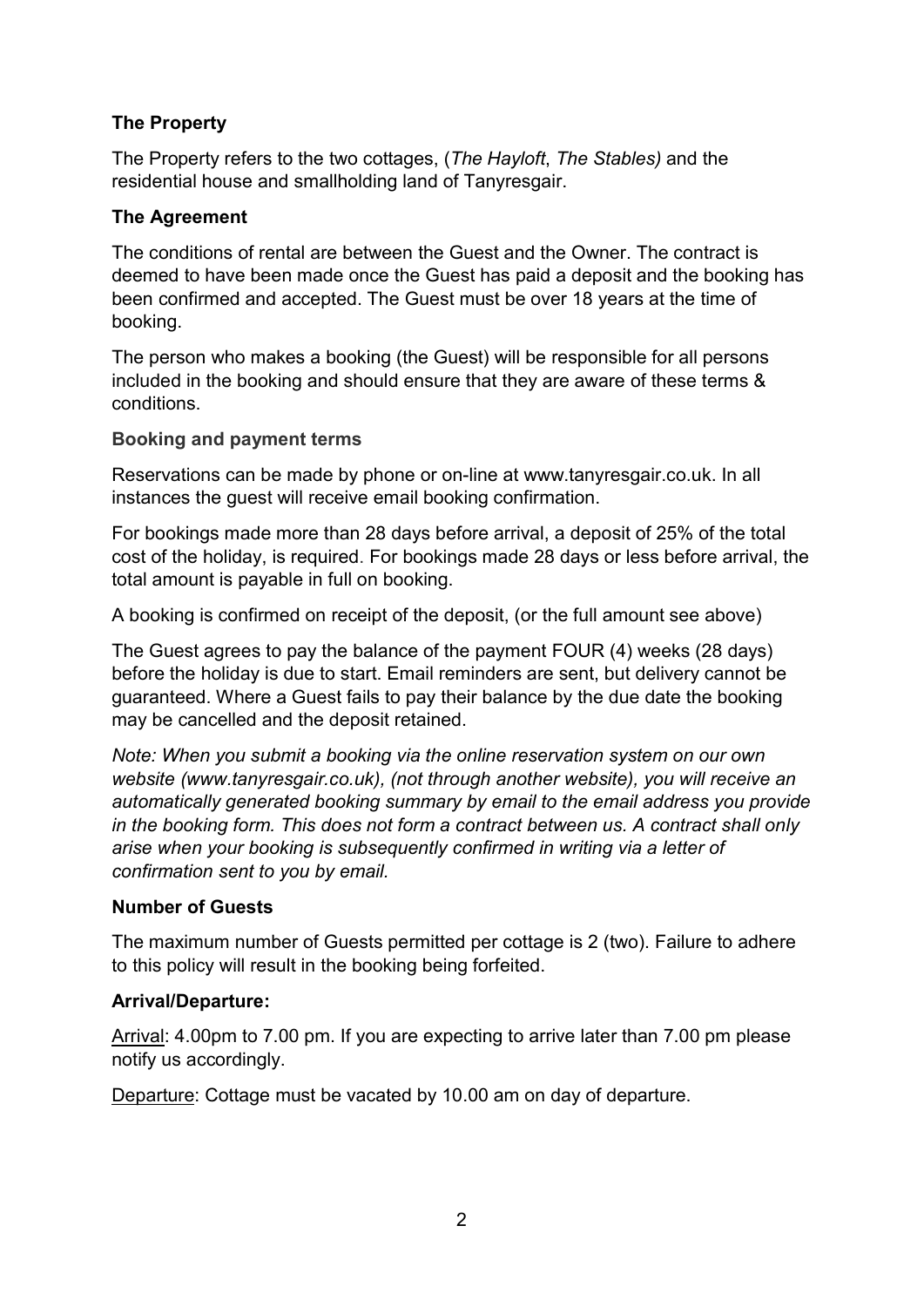# Cancellation by the Guest:

Cancellations must be notified in writing (including by email) to the Owner

If the Guest cancels, for whatever reason (including medical and weather related):

a) more than 28 days before booking start date – then a full refund of all monies paid will be made

b) 28 days or less before booking start date – then no refund of deposit or balance will be made. However, if we manage to re-let the accommodation for the total period, 75% of the total price will be credited ie. only the deposit will be nonrefundable.

#### Insurance

At all times throughout the Term the Owner shall effect suitable building insurance cover for the Property and shall insure the Owner's fixtures, fittings and effects against loss or damage by fire and any other risks he decides to insure against from time to time, with an insurance office of repute for the full cost of reinstatement.

The Guest must not do anything, or fail to comply with any requirement, as a result of which the policy of insurance effected by the Owner for the Property and the Owner's fixtures, fittings and effects may become void or voidable or by which the rate of premium on any such policy may be increased.

# Travel Insurance

We advise or Guests to take out their own travel insurance to cover potential cancellation of a booking including illness and loss or damage to their personal belongings.

# Use of Property

The Guest shall use the Property for a private holiday residence and not for any other purpose whatsoever, including for any business purposes. The Guest must not use the Property or any part of it for any improper, immoral or illegal purposes.

The Guest must not assign, underlet or part with or share possession of the Property or any part of it.

# Pets

Strictly no pets allowed

# Children

No Children under 16. Any cottage booked must have at least one adult resident.

# No Smoking

There is a strict No Smoking policy within the cottages.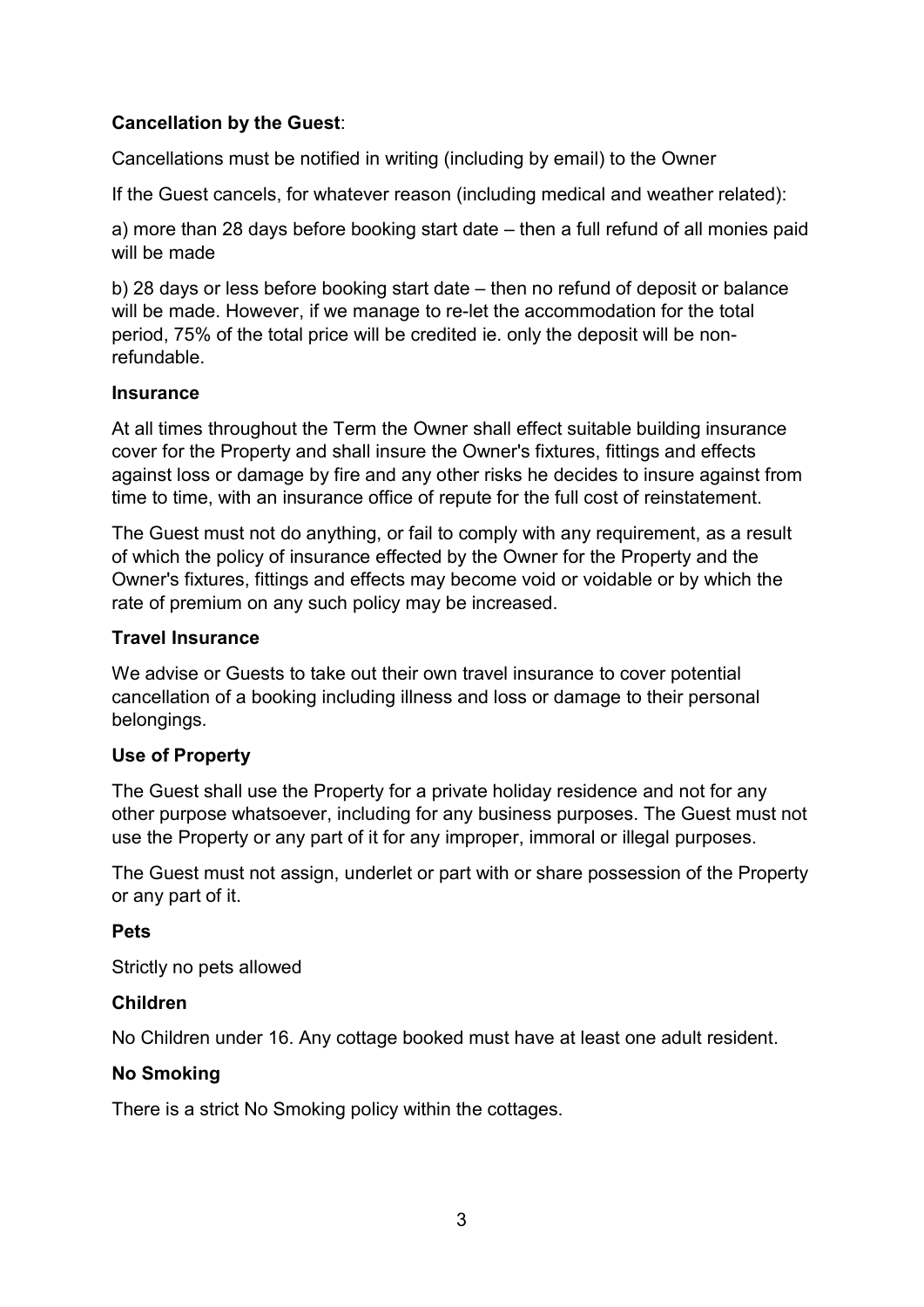# Guest Responsibilities

# **Cleaning**

Guests are responsible for leaving the accommodation in good order and in a clean condition. Please note that the convention for UK Holiday cottages differs from hotels and other countries in that Guests are expected to leave the property in a similar state to which they find it (reasonable cleaning excepted). Please abide by this convention so we can continue to provide good value for Guests.

#### Water and Septic tanks

The water to the property is from our own spring. The water is pumped into storage tanks and filtered before entering the cottages. The water is tested annually according to regulations. We ask that you do not waste water.

The cottages are on a septic tank system rather than mains sewage. The system is very effective, however, it will clog up if improper material is flushed.

DO NOT FLUSH anything other than toilet paper. No feminine products should be flushed at any time. If it is found that feminine products and other foreign objects have been flushed and clog the septic system, you could be charged for the full cost of the repair.

#### Rubbish

Our rubbish is recycled wherever possible. In the cottage there are 3 bins, one for recycling (plastics, paper and cardboard), one for general waste and one for food waste only. Instructions are stuck to the fridge – please read them carefully and do as directed, as the council will refuse to collect incorrectly sorted waste.

#### **Heating**

The cottages have oil fired central heating. Each cottage has its own thermostat. In the interests of the environment please ensure that the heating is not left on or at a high setting when you are out.

# Behaviour

The Guest shall not (nor allow others to) cause nuisance or annoyance to the Owner, other Guests or any neighbours.

The Guest shall not (nor allow others to) cause any damage to the interior, exterior, structure or any part of the property.

If, in the opinion of the agent/Owner, any person is not suitable to continue their occupation of the property because of unreasonable behaviour, damage or nuisance to other parties, the Guest may be asked to leave immediately. The Guest will remain liable for the whole cost of rental and no refund shall be due.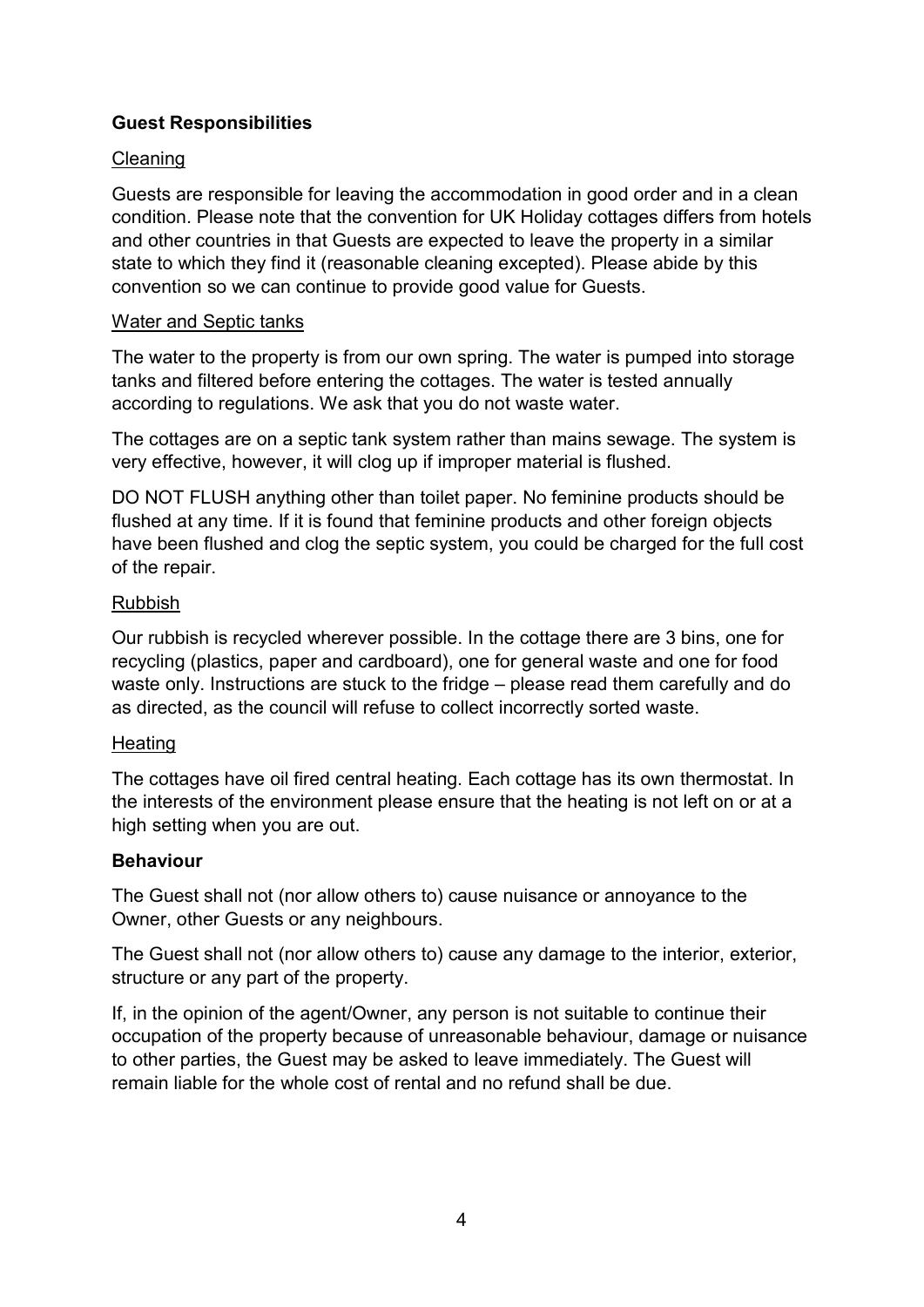#### Maintenance of the cottage

The Guest shall keep any fixtures, fittings and effects of the Owner in good repair and condition, reasonable wear and tear and damage by accidental fire excepted.

The Guest must not move any items of furniture from room to room in the Property and must replace in its original position any furniture that is moved within rooms.

Under no circumstances must any furniture or equipment for use inside the property, be moved outside.

The Guest must keep free from blockages and obstructions all showers, sinks, lavatories, cisterns or pipes.

#### Reporting Disrepair

The Guest must report to the Owner any disrepair or defect in respect of the Property or the fixtures and fittings and report any failure of mechanical or electrical appliances.

Guests agree to inform Owners of any damage or loss however caused, excluding reasonable wear and tear incurred during occupation. The Owner may ask for reasonable replacement costs.

Guests should allow reasonable access to the property by the Owner for maintenance given reasonable notice.

#### Vacating the cottage

Guests should put all furniture back to where it was at the beginning of the rental period.

All cutlery, crockery should be clean and stored in the correct place.

All rubbish bins should be emptied and the contents placed in the wooden shed in the car park.

Guests should not leave any items at the property and, if left, the Owner has the right to charge for the removal, return or disposal of those items.

#### Liability

The Owner cannot accept responsibility for any material loss, damage, additional expense or inconvenience directly or indirectly caused by or arising out of the property, its plumbing, gas, electrical services or exceptional weather.

No responsibility is accepted for loss or damage of property, vehicles or vehicle contents belonging to the Guest or any member of the party during their occupancy.

The maximum liability accepted by the Owner will be the total cost of the holiday as paid by the Guest. No other expenses such as travelling costs or alternative accommodation will be accepted.